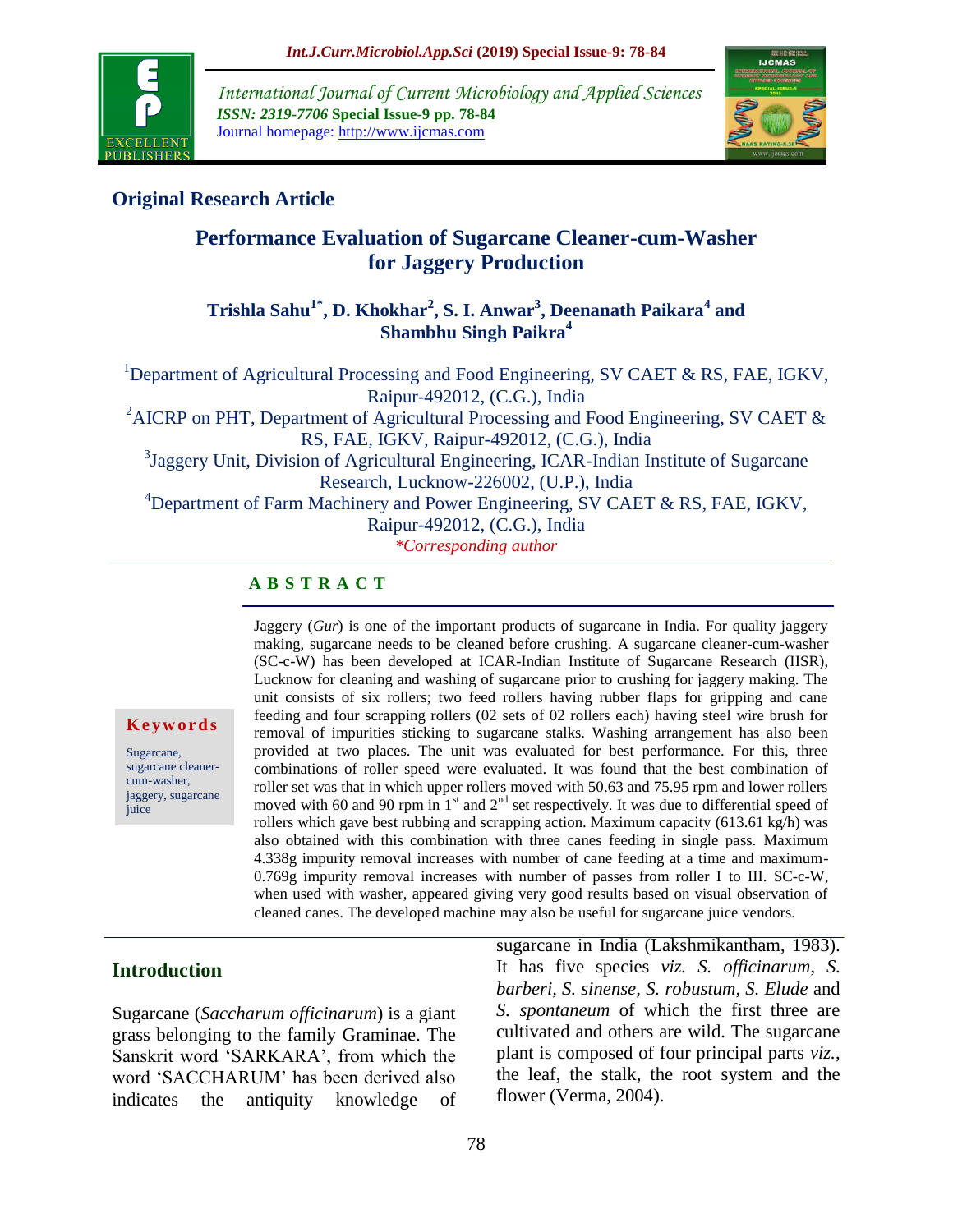Major sugarcane producing states in India are Uttar Pradesh, Karnataka, Tamil Nadu, Maharashtra, Bihar and Andhra Pradesh. It is grown in about 5 million hectare of land producing about 350 millions of sugarcane annually. It is used for making sweeteners like sugar, jaggery (*gur*) and *khandsari*.

The word *'Gur'* exists in the Sanskrit language which is enough to show that it has been made in India from the times immemorial.

It is known by many different names; '*gur*' or jaggery in India and Pakistan, *'Rapadura'* in Brazil, *'Chancaca'* in Chile and Peru, *'Panela'* in Colombia, Ecuador, Guatemala and other Central American countries, *'Panela'* or *'Piloncillo'* in Mexico, and 'Papelón' or *'Panela'* in Venezuela (Guerra and Mujica, 2009).

Hundred gram of jaggery contains sucrose (65-85g) and invert sugars (3-15g). Besides carbohydrates, it also contains important minerals *viz.* Calcium (40-100 mg), Magnesium (70-90 mg), Potassium (1056 mg), Phosphorus (20-90 mg), Sodium (19-30 mg), Iron (10-13 mg), Manganese (0.2-0.5 mg), Zinc (0.2-0.4 mg), Copper (0.1-0.9 mg), and Chloride (5.3 mg).Vitamins are present in jaggery (Vitamin A-3.8 mg, Vitamin B1- 0.01 mg, Vitamin B2- 0.06 mg, Vitamin B5- 0.01 mg, Vitamin B6-0.01 mg, Vitamin C-7.00 mg, Vitamin D2-6.50 mg, Vitamin E-111.30 mg, Vitamin PP-7.00 mg, and protein-280 mg per 100 g of jaggery, which can be made available to the masses to mitigate the problems of mal nutrition and under nutrition (Singh *et al.,* 2013).

There are lots of impurities sticking to sugarcane stalk like trash, dust, roots, wax, gum, dry leaves, soil particles, chlorophyll and other colour compounds *etc*. In jaggery making, mostly sugarcane is crushed directly and all these unwanted materials go into the sugarcane juice. Although sugarcane juice clarification is performed using vegetative clarificants; yet it is advisable to clean cane prior to crushing.

ICAR-Indian Institute of Sugarcane Research (IISR), Lucknow has developed a "Sugarcane cleaner-cum-washer (SC-c-W)" for cleaning of sugarcane prior to crushing so that impurities sticking to sugarcane stalk are removed. This machine needed to be evaluated for its performance in terms of quantity of impurities removed, speed of rollers, capacity of machine (number of cane feeding at a time) *etc*.

## **Materials and Methods**

The present study was conducted on a sugarcane cleaner-cum-washer (SC-c-W) developed at ICAR-Indian Institute of Sugarcane Research, Lucknow (U.P.).

# **Description of machine**

The machine consists of six rollers. Two feed rollers having rubber flaps for gripping and cane feeding and four scrapping rollers (two sets of two rollers each) having steel wire brush for scrapping of impurities have been provided. The size of upper and lower feed rollers is 30 cm x 88 cm  $(L \times D)$  and 30 cm x 56.8 cm respectively whereas the size of scrapping rollers is 30 cm x 57 cm. Upper and lower rollers move in opposite direction thus giving forward movement to the cane. Steel wire brush (40 mm length, 1.5 mm thickness) have been provided on scrapping rollers for scrapping of impurities from the surface of cane stalk. The wire has enough flexibility to remove canes without damaging. These rollers are mounted on 40 mm angle iron frame. Suitable power transmission arrangement has been provided in terms of gear box, spur gears, chain-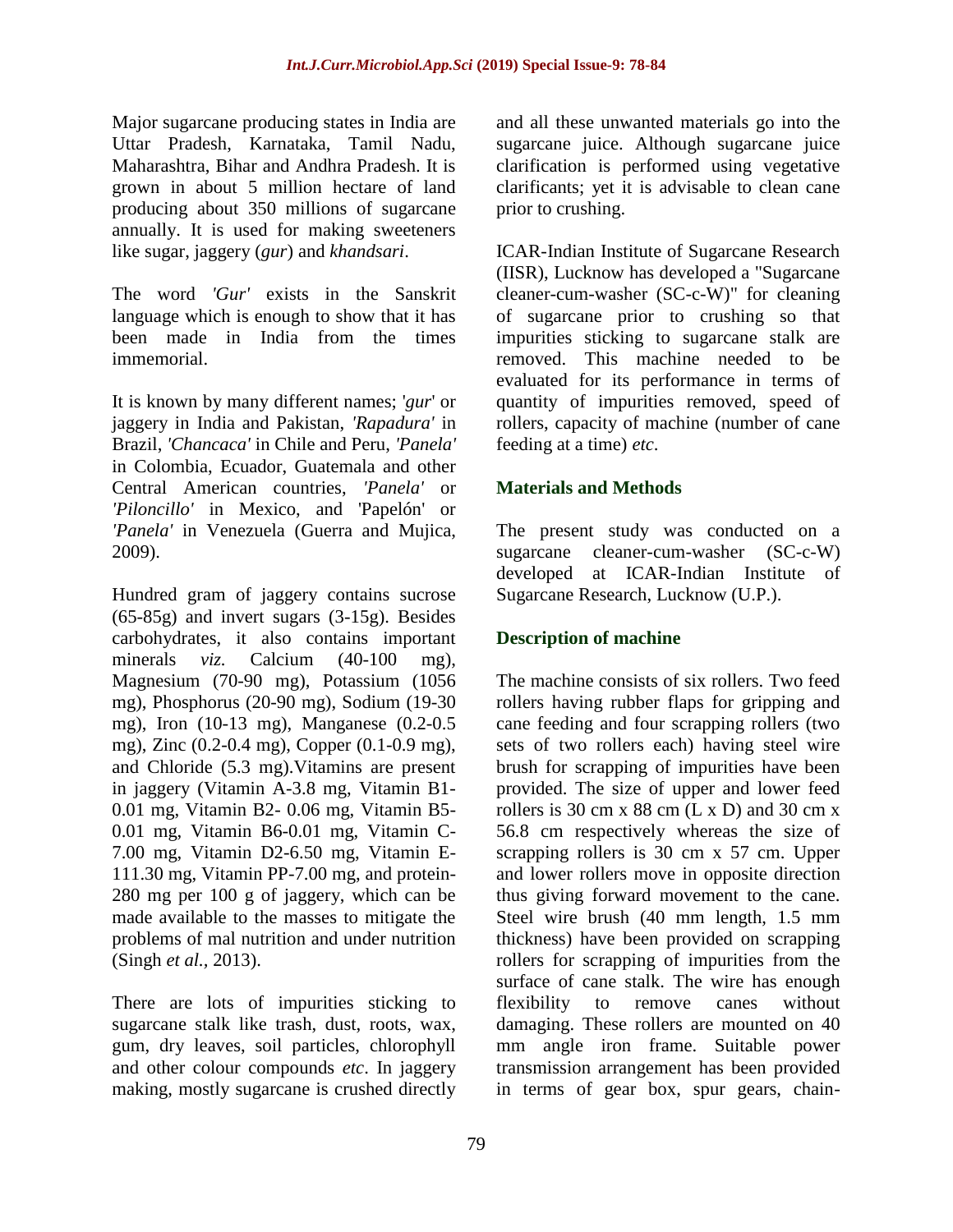sprocket *etc*. for transmitting power from motor (1 h.p., 1425 rpm) to different components. The speed and direction of movement of all the rollers are mentioned in table 1.

A washing unit with water pump (0.50 h.p., 2780 rpm self-priming moonset pump-Crompton Greaves Ltd. Co.) and water spray arrangement is used for washing of canes. The whole machine is shown in Figure 1 and 2.

### **Materials and Methods**

#### **Change of speed of different scrapping rollers**

Speed of scrapping rollers was changed using different combinations of chain-sprocket system. Three speed combinations (roller sets) were used. In the first and second combination speed sets, sprocket with 54 teeth and 64 teeth was fixed respectively.

Existing system was taken as the third combination where all the scrapping rollers moved with different speed. Speed and direction of rollers in all the roller sets are given in table 2.

#### **Sugarcane cleaning in sugarcane cleanercum- washer**

In this experiment, three samples each of single cane, two canes and three canes were taken for all selected combinations of roller sets. These canes were cleaned in sugarcane cleaner-cum-washer in single, two and three passes and time of operation was recorded for each case. The removed impurities were weighed each time. These canes were subjected to crushing and the juice thus obtained was analyzed for colour values. Later on jaggery was prepared from juice obtained from uncleaned, manually cleaned and sugarcane cleaned with sugarcane

cleaner-cum-washer and colour values, density and hardness were compared.

#### **Results and Discussion**

#### **Sugarcane cleaning by sugarcane cleanercum-washer**

#### **Effect of roller set on impurity removal**

Effect of roller sets on impurity removal for single pass for single, two and three cane feeding is shown Figure 3. It may be observed from Figure 3 that maximum impurity was removed in case of roller set III and minimum with roller set I. Impurity removal also increased with increase in number of cane feeding due to more resistance provided by canes.

#### **Effect of roller set on capacity of SC-c-W**

Effect of roller set on capacity of SC-c-W for all the cases of cane feeding and single pass is shown in Figure 4.

It may be observed from Figure 4 that capacity increased with number of cane feeding. With different roller sets it ranged from 124.61 kg/h to 615.32 kg/h. Capacity of SC-c-W in roller set I was found to be 124.61, 290 and 409.69 kg/h for single, two and three canes respectively. In roller set II, it was found to be 179.73, 383.99 and 548.58 kg/h while in roller set III, it was 190.18, 389.89 and 615.32 kg/h in all the case of cane feeding.

#### **Effect of number of passes on impurity removal**

Effect of no. of passes on impurity removal for all the cases of roller sets for single cane feeding is shown in Figure 5

It may be observed from above figure that impurities removal is deceases with number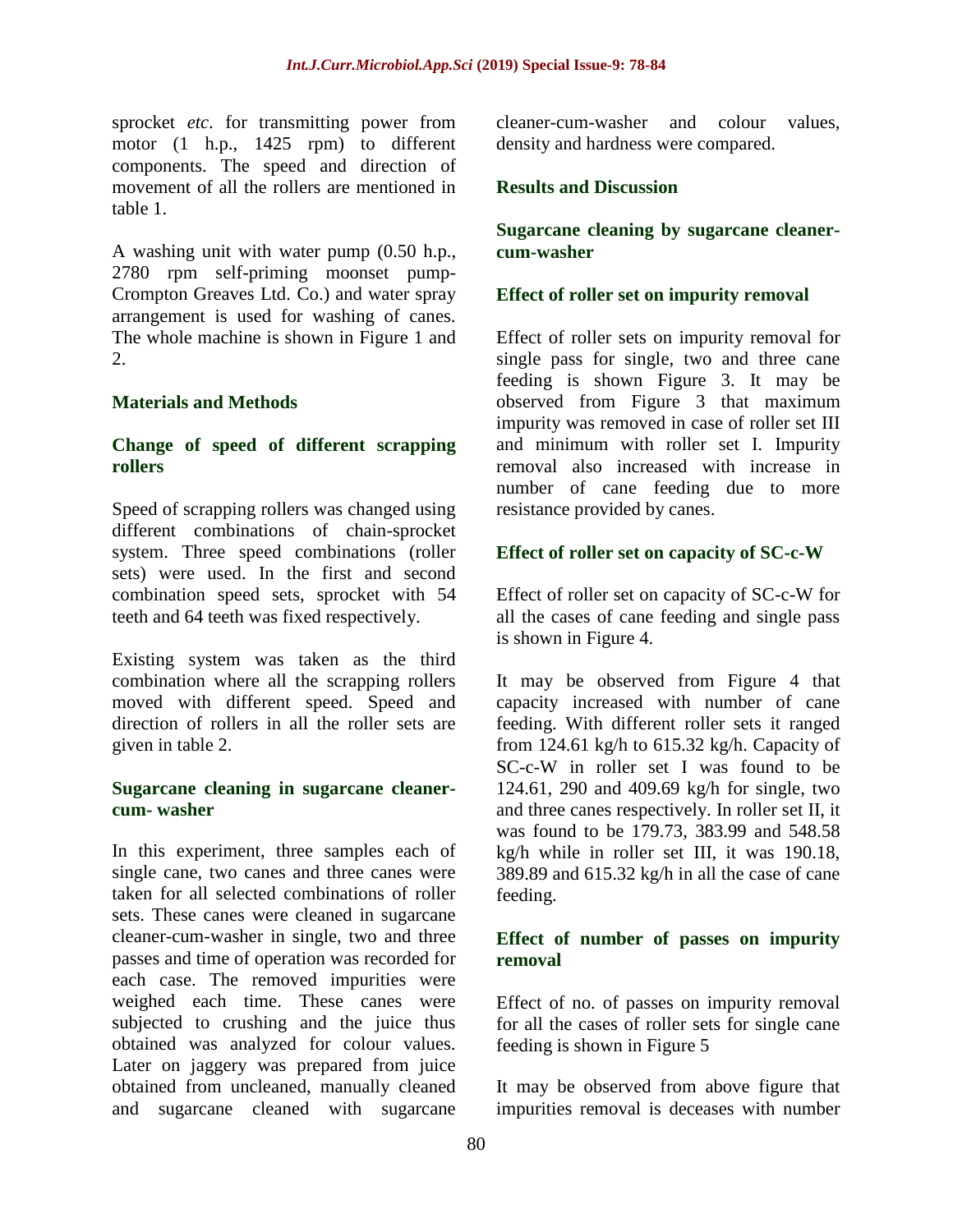of passes with all the roller sets. This is due to the fact that available impurities reduces with number of passes *i.e.* once impurities are removed in a pass less impurities are available for subsequent passes for further removal.



#### **Fig.1 and 2** Sugarcane cleaner-cum-washer



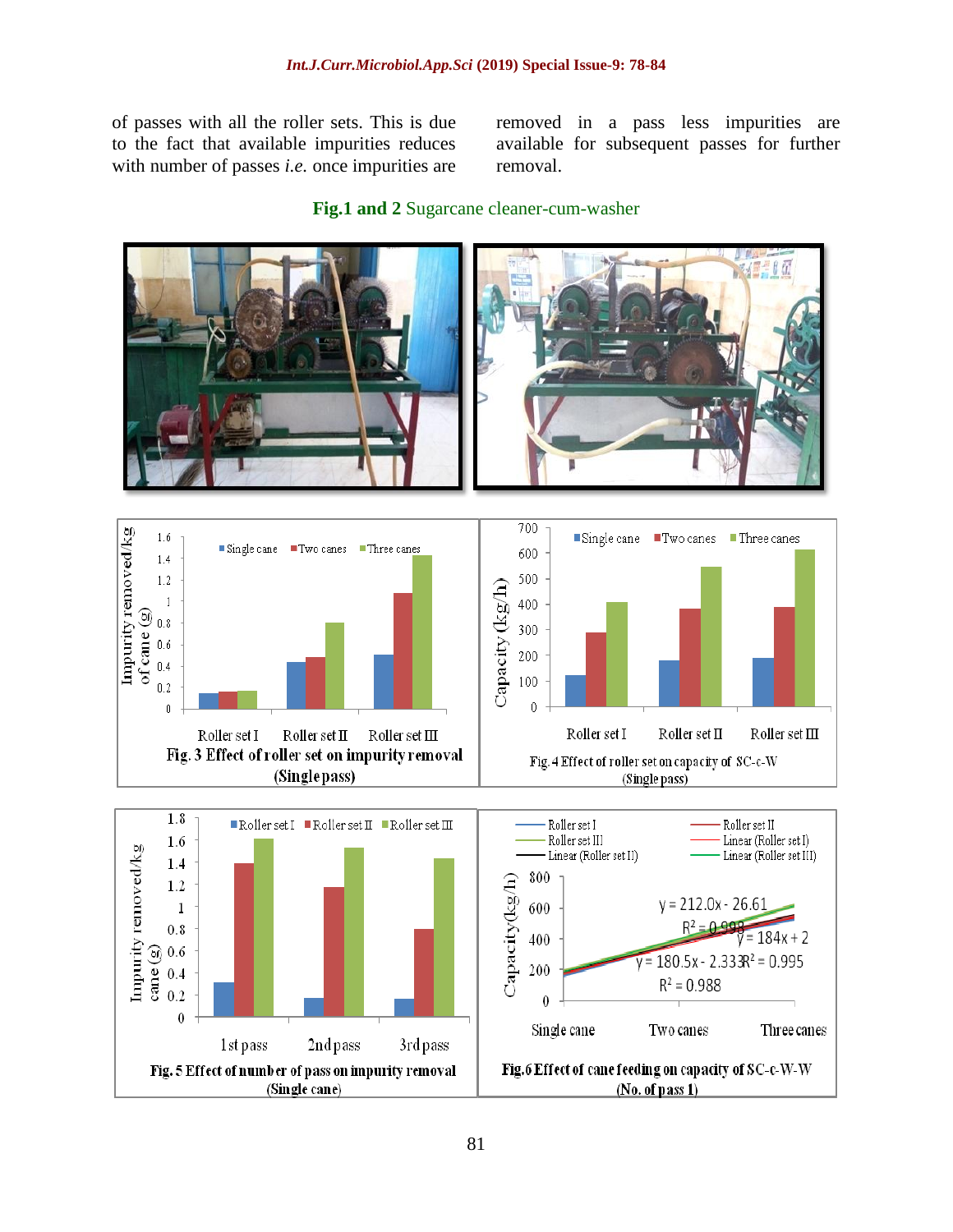|            | Speed of Direction of |                | Speed of     |  | Speed of $1st$ set |       | Speed of $2^{nd}$ set of |       |
|------------|-----------------------|----------------|--------------|--|--------------------|-------|--------------------------|-------|
| motor      | rollers               |                | feed rollers |  | of scrapping       |       | scrapping rollers        |       |
|            |                       |                | (rpm)        |  | rollers (rpm)      |       | (rpm)                    |       |
| $1425$ rpm |                       | Upper Forward  | Upper        |  | 15 Upper           | 50.63 | Upper                    | 75.95 |
|            | Lower                 | Backward Lower |              |  | Lower              | 60    | Lower                    | - 90  |

|  |  |  | <b>Table.1</b> Speed and direction of movement of rollers of SC-c-W |  |  |
|--|--|--|---------------------------------------------------------------------|--|--|
|--|--|--|---------------------------------------------------------------------|--|--|

### **Table.2** Speed and direction of rollers in different roller sets

| Roller set | Position of<br>rollers | Direction of<br>rollers | Speed of<br>feed rollers<br>(rpm) | Speed of $1st$ set<br>of scrapping<br>rollers (rpm) | Speed of $2^{nd}$ set<br>of scrapping<br>rollers (rpm) |
|------------|------------------------|-------------------------|-----------------------------------|-----------------------------------------------------|--------------------------------------------------------|
|            | Upper                  | Forward                 | 15                                | 50.63                                               | 75.95                                                  |
|            | Lower                  | <b>Backward</b>         | 15                                | 50.63                                               | 75.95                                                  |
| П          | Upper                  | Forward                 | 15                                | 60                                                  | 90                                                     |
|            | Lower                  | <b>Backward</b>         | 15                                | 60                                                  | 90                                                     |
| Ш          | Upper                  | Forward                 | 15                                | 50.63                                               | 75.95                                                  |
|            | Lower                  | <b>Backward</b>         | 15                                | 60                                                  | 90                                                     |

#### **Effect of cane feeding on capacity of SCc-W**

Effect of cane feeding on capacity of SC-c-W for single pass is shown in figure 6. The capacity increases with number of cane feeding due to obvious reasons. Roller set III resulted in maximum capacity followed by roller set II and I.

### **Conclusion**

Sugarcane is a major cash crop of India, which is used for making sugar jaggery and *khandsari*. Quality of jaggery largely depends on the cleaning and clarification process in jaggery production. There are many impurities sticking to sugarcane stalks, which go into juice when sugarcane is not cleaned prior to crushing. To ease out this operation, ICAR-Indian Institute of Sugarcane Research (IISR), Lucknow has developed a "sugarcane cleaner-cumwasher". Roller speed combination III, where all scrapping rollers move with different speed (upper-50.63 & 75.95 and

lower-60 & 90), is the best from impurity removal point of view. The capacity of machine matches with normal sugarcane crushers being used by jaggery manufacturers. Better results may be achieved with more speed of rollers in III roller sets combination. Maximum capacity of cleaner-cum-washer 615.32 with three canes  $(3<sup>rd</sup>$  pass) could be achieved with above roller speed combination with threecane feeding. Maximum capacity (613.61 kg/h) was also obtained with this combination with three canes feeding in single pass. Maximum 4.338g impurity removal increases with number of cane feeding at a time and maximum-0.769g impurity removal increases with number of passes from roller I to III. The machine may be useful for large scale juice extraction for juice sale purpose.

## **References**

Ahmat, A.M.M., Hisyamudin, N.N. and Masrol, S.R. 2014. Sugarcane bark/skin peeling machine*. Universiti*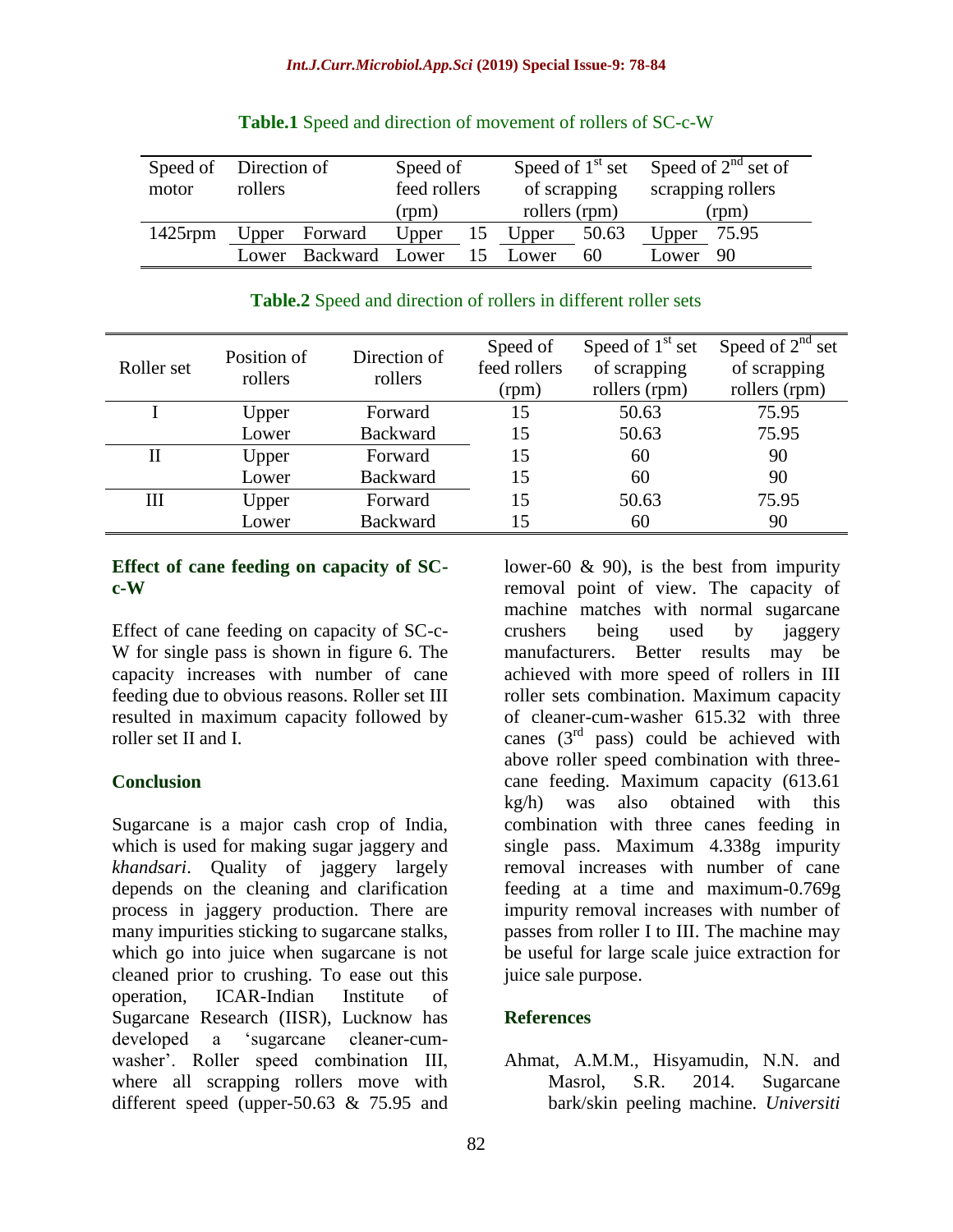*Tun Hussein Onn Malaysia Johor, International Integrated Engineering Summit (IIES), 1-4 December.*

- Bastian, J. and Shridar, B. 2014. Investigations on sugarcane detrashing mechanisms*. Int J of Engineering Research*, 3(7):453-457.
- Bernhardt, H.W. 1994. Dry cleaning of sugarcane - a review. *Proceedings of The South African Sugar Technologists' Association, 91-96*
- Cansee, S. 2010. A study of sugarcane leafremoval machinery during harvest. *American J of Engineering and Applied Sciences,* 3(1): 186-188.
- Dehui, Z. 2015. Design of sugarcane peeling machine based on motion controller. *Advance J of Food Science and Technology,* 7(10): 824-826.
- Gadekar, R.A., Najmin, A., Prafful, B., Bharat, B. and Waykar A. 2018.Sugarcane peeling machine. *Int J of Current Trends in Science and Technology,* 8(1): 116-121.
- Gbabo, A. 2002. Development and testing of sugarcane juice extractor. *Sugar Tech*, 4 (3&4): 103-107.
- Gbabo, A., Osundeb, Z.D. and Dauda, S.M. 2013. Comparative study on cane cutter/juice expeller and roller model sugarcane juice extraction systems. *Int Curr Sci,* 7: E 55-60.
- Guerra, M.J. and Mujica, M.V. 2009. Physical and chemical properties of granulated cane sugar "panelas". *Ciênc. Tecnol. Aliment, Campinas*,  $XX(X)$ :  $X-X$ .
- Jagannadha Rao, P.V.K., Das, M. and Das, S.K. 2006. Jaggery- a traditional Indian sweetener. *Int J of Traditional Knowledge*, 6(1):95-102.
- Kumbhar, Y.S.  $2016^a$ . Design & manufacturing of automation system for jaggery plant*. Int Research J of Engineering and Technology*, 3(6): 3036-3039.
- Kumbhar, Y.S. 2016<sup>b</sup>. Study on *gur* (jaggery) industry in Kolhapur. *Int Research J of Engineering and Technology*, 3(2): 590-594.
- Lakshmikantham, M.1983. *Technology in Sugarcane Growing*, 2nd Ed. (Irrigation and drainage), Oxford & IBH Publishing Co., Calcutta, New Delhi.
- Lin, J., Yan W. and Lin J., 2012. The largescale sugarcane stripper with automatic feeding. *Research Journal of Applied Sciences, Engineering and Technology* 4(14): 2183-2185.
- Panda, T.C., Omre, P.K. and Kumbhar, B.K. 2008. Effect of different parameters on clarification efficiency of mechanical clarifier. *Technical Sciences*, 11(1-10).
- Scott, R.P., Falconer, D., and Lionnet, G.R.E. 1978. A laboratory investigation of the effects of tops and trash on extraction, juice quality and clarification, *Proc. of The South African Sugar Technologists' Association, (51-53).*
- Singh, J., Solomon, S and Kumar, D. 2013. Manufacturing jaggery, a product of sugarcane, as health food. *Agrotechnol*, Special Issue 11(1-3).
- Songsermpong, S. and Jittanit, W. 2010. Comparison of peeling, squeezing and concentration methods for the sugarcane juice production. *Suranaree J Sci. Technol*. 17(1): 49-55.
- Tagare, V.S., Patil, V.B., Talaskar, S.P. and Wadar, S.D. 2013. Design and manufacturing of sugarcane peeling machine. *Int J of Advanced Scientific and Technical Research*, 3(3):70-83.
- Uppal, S. K. and S. Sharma. 1999. Evaluation of different methods of jaggery (gur) storage in subtropical region. *Indian journal of sugarcane technology.* 14(1): 17-21.
- Verma, R.S. (2004). Sugarcane Production Technology in India. International